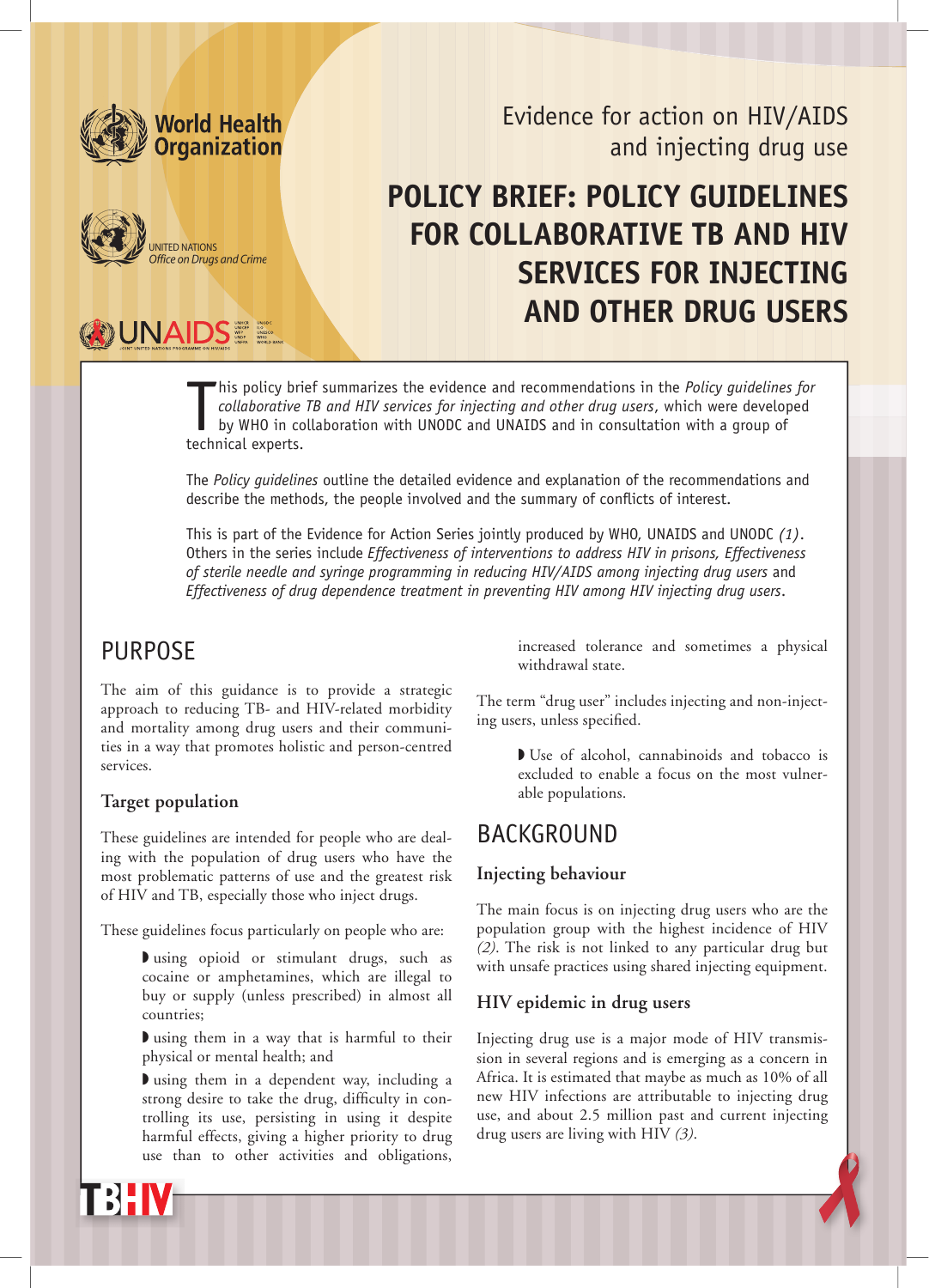Among all the estimated 33.2 million [30.6 million – 36.1 million] *(2)* people living with HIV, TB is one of the commonest AIDS-defining conditions and the leading cause of death. Both all-cause and TB-associated mortality rates are several-fold higher among drug users living with HIV than among other people living with HIV *(4,5)*.

### **TB among drug users**

Drug use is associated with increased rates of TB disease and TB infection. People who have TB infection without HIV coinfection have a 5–10% lifetime risk of developing TB disease, whereas people living with HIV have a 5–10% annual risk of developing TB disease *(6)*.

TB disease rates among drug users in New York City in the early 1970s were more than 10 times higher than those in the general population *(7)*. Injecting drug users have higher TB infection rates than the general population *(8)*.

Multidrug-resistant TB poses a threat to TB control, with evidence of increases in some countries. Some emerging signs indicate that people living with HIV may have a higher risk of multidrug-resistant TB. For instance, data available from Donetsk Oblast, Ukraine and from Latvia indicate that HIV and multidrugresistant TB are significantly associated *(9)*. There may also be a link with prison settings, where multidrugresistant TB rates are often higher *(9)*.

### **Gender and drug use**

Although women comprise a minority of drug users, they tend to experience greater negative health and social effects than men who use drugs. The links with sex work can place women at greater risk of HIV infection and hence HIV-related TB. They are at great risk of marginalization and violence. Women also have specific needs related to pregnancy and child-rearing, whether for contraception or maternal and child health care. The risk of mother-to-child transmission of HIV can be reduced by early diagnosis and providing antiretroviral therapy *(10)*.

# RECOMMENDATIONS

# **Joint planning**

Service delivery is likely to be successful where people can access the right intervention at the right time from the right service. Services therefore need to be planned to meet complex needs, including by actively reaching out to drug users and designing services that will reduce stigma and encourage take-up.

### **Recommendation 1**

There should be multisectoral coordination at the local and national levels to plan, implement and monitor TB/HIV activities for drug users. This should be done through existing mechanisms if possible.

# **Recommendation 2**

The national strategic plans for TB, HIV and substance misuse should clearly define the roles and responsibilities of all service providers delivering services for drug users and should ensure the monitoring and evaluation of TB and HIV activities for drug users, including treatment outcomes.

# **Recommendation 3**

Human resource planning should ensure that there are adequate numbers of personnel and that education and training programmes aim to build sustainable effective teams so that all personnel who have contact with drug users have the appropriate level of skill in dealing with TB and HIV and drug users.

### **Recommendation 4**

All stakeholders for collaborative TB/HIV services for drug users should support and encourage TB/HIV operational research to develop the evidence base for efficient and effective implementation of collaborative TB/HIV activities.

# **Key interventions**

# **Preventing TB transmission by controlling infection**

TB is a contagious disease that is transmitted through airborne infectious particles transferred from person to person through coughing, sneezing, talking or singing.

### **Recommendation 5**

All congregate settings in the health, drug service and criminal justice sectors should have a TB infection control plan supported by all stakeholders that includes administrative, environmental and personal protection measures to reduce the transmission of TB.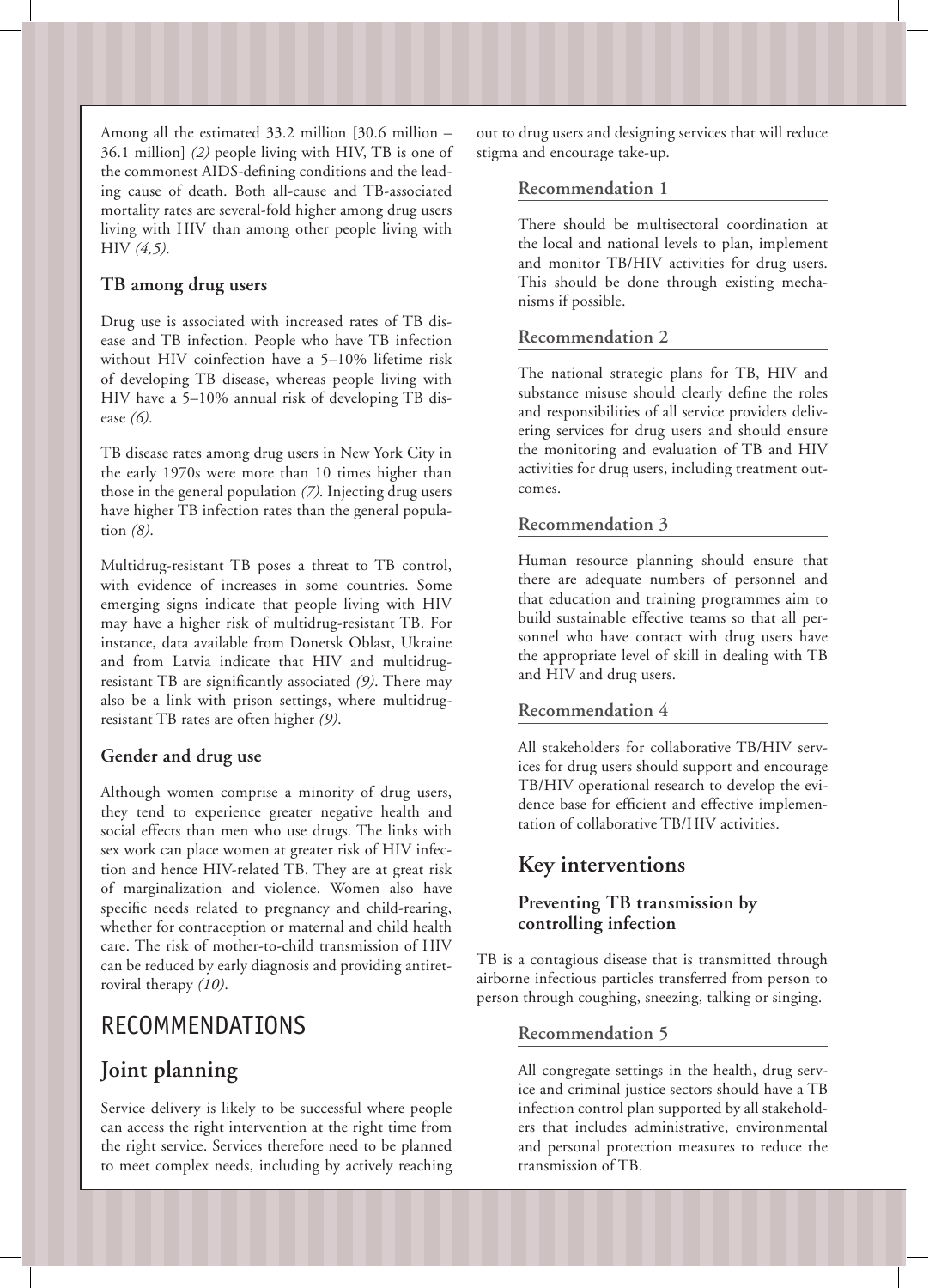#### **Intensified case-finding for TB**

The most important symptoms raising suspicion of pulmonary TB are a cough for more than two or three weeks, sputum production and loss of weight. Greater weight loss, diarrhoea and skin disease are more common among people living with HIV than among people who are HIV-negative *(11)*.

Intensified case-finding and treatment of TB among people living with HIV reduces mortality and interrupts disease transmission by infectious cases (in the household and hospital or clinic settings). At a minimum, trained counsellors or other lay health workers can administer a brief questionnaire on TB symptoms to screen for active TB.

#### **HIV testing and counselling**

The right to know one's status is fundamental to accessing life-saving prevention, treatment and care services.

#### **Recommendation 6**

All services dealing with drug users should have a case-finding protocol for TB and HIV so that staff are aware of the symptoms of TB and HIV and can ensure that drug users have access to appropriate TB and HIV testing and counselling, preferably at the service where they initially present.

#### **Treatment**

#### **Treatment for TB**

TB is a curable disease when appropriate antimicrobial drugs are available and properly administered. Standard TB therapy consists of an initial phase of two months of treatment with four different antimicrobial drugs given daily under observation and a continuation phase of four to six months of at least two antimicrobial drugs under as close supervision as possible (DOTS) *(11)*.

#### **Treatment for HIV**

With the introduction of antiretroviral therapy, HIV infection is in the process of transforming from a progressive and usually fatal disease to a chronic manageable infection.

WHO recommends a standardized public health approach to antiretroviral therapy regimens for HIV infection *(12,13)*. HIV services should select a single first-line regimen and a limited number of second-line regimens.

#### **Multiple treatment regimes**

In some cases simultaneous medication may be needed for multiple conditions including TB, HIV, hepatitis B virus and hepatitis C virus, other infections and conditions related to drug dependence as well as drug dependence itself *(14)*. Despite these challenges, none of these are absolute contraindications to standard TB/ HIV treatment regimens and treatment for associated illness in drug users.

#### **Recommendation 7**

TB and HIV services and services for drug users should ensure access to appropriate treatment for drug users by using global, regional and national clinical guidelines and should work in collaboration to ensure treatment supervision and to simplify the delivery of treatment.

#### **Preventing TB using isoniazid preventive therapy**

Isoniazid preventive therapy means that people who have been infected with TB, especially people living with HIV, use this single anti-TB drug for six to nine months to prevent TB infection from progressing to TB disease.

Isoniazid preventive therapy is effective for preventing active TB disease in TB-infected individuals who are also living with HIV. Antiretroviral therapy reduces the incidence of TB by as much as 80%, so that providing antiretroviral therapy to drug users with HIV is also effective for preventing active TB, and this effect is also additive when used with isoniazid *(15)*.

#### **Recommendation 8**

All health services should ensure access to isoniazid preventive therapy to drug users living with HIV once active TB is reasonably excluded.

#### **Preventing HIV transmission**

Sharing injecting equipment in an unsafe way is the greatest risk factor for HIV transmission. Sex is also a route of transmission for HIV, such as for drug users who may exchange sex for drugs or money *(16,17)*.

#### **Recommendation 9**

All personnel working with TB suspects and patients, people living with HIV and drug users should be able to assess risk factors for HIV infec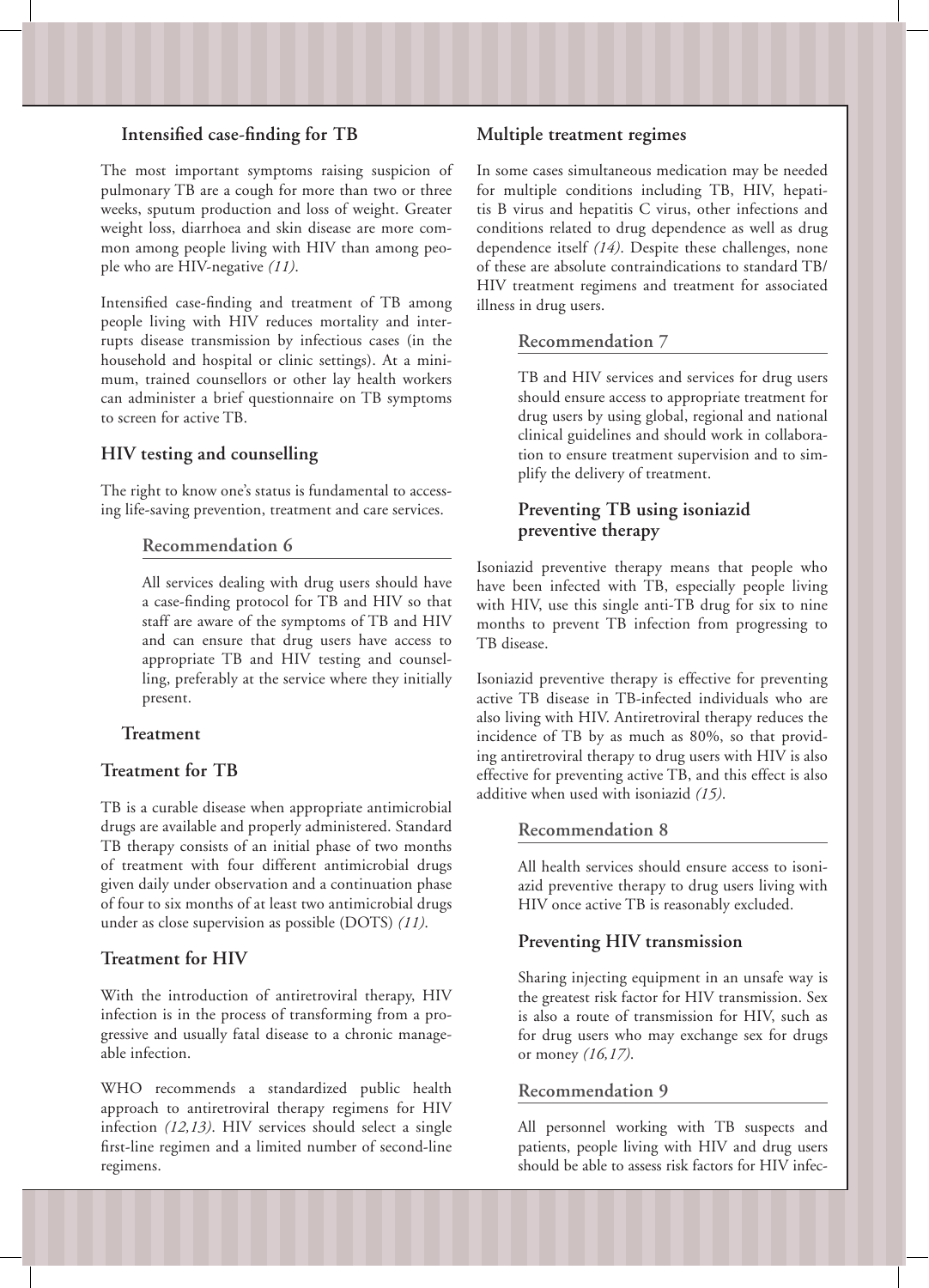tion and transmission and should provide comprehensive HIV prevention information and services to their clients to minimize these risks. Personnel should also be aware of how to protect themselves from occupational exposure to HIV and TB.

# **Overcoming barriers**

#### **Models of service delivery**

Health outcomes for drug users can be much worse than those among the general population. Stigma against drug users among health workers, law enforcement personnel and social service workers contributes to poor outcomes *(18)* as does the need to attend multiple services. Women who inject drugs are more likely than men to delay approaching health facilities *(19)*. TB and HIV services and services for drug users are organized very separately in many countries and are not as integrated as they could be. Both better case detection and adherence in drug users are feasible and imperative for TB and HIV programmes. Treatment programmes can help address the gap in health outcomes when organized properly.

#### **Recommendation 10**

All services dealing with drug users should collaborate locally with key partners to ensure universal access to comprehensive TB and HIV prevention, treatment and care as well as drug treatment services for drug users in a holistic personcentred way that maximizes access and adherence: in one setting, if possible.

#### **Prisons and other places of detention**

Prisoners are often housed in overcrowded facilities with inadequate ventilation, hygiene and health care services. In many countries drug users are at high risk of being imprisoned. Prisoners have a high risk of transmitting TB and HIV infection and a significant probability of dual TB/HIV infection *(20–22)*. Treatment risks being discontinued on transfer in and out of and between places of detention.

#### **Recommendation 11**

Medical examination upon entry and any time thereafter, conforming to internationally accepted standards of medical confidentiality and care, should be available for all prisoners. Prisoners should obtain care equivalent to that provided for the civilian population, and care should be continuous on transfer in and out of places of detention.

#### **Adherence**

Adherence interventions among drug users can result in treatment completion rates as high as those for other people. Poor adherence leads to the development of drug resistance, and this may soon be seen as a failure not primarily of the drug user but of the health system to provide appropriate adherence interventions.

Barriers to adherence vary between settings, so services should consult with users and their representatives first to find the most effective ways to overcome them and the best local solutions. Evidence indicates effectiveness for adherence reminders, adherence counselling, contingency management, supervised therapy, opioid substitution therapy and ancillary services.

#### **Recommendation 12**

There should be specific adherence support measures for drug users to ensure the best possible treatment outcomes for TB and HIV infection and to reduce the risk of development of drug resistance and the risk of transmission to other people.

#### **Common types of comorbidity**

Neither medication for TB nor antiretroviral therapy are contraindicated in drug users with hepatitis B or C *(11,23–25)*. Many types of comorbidity such as mental health problems, hepatitis and ongoing illicit drug use may require increased health care supervision, and global, regional or national clinical guidelines should be followed in managing them.

#### **Recommendation 13**

Comorbidity, including viral hepatitis infection (such as hepatitis B and C), should not contraindicate HIV or TB treatment for drug users. Alcohol dependence, active drug use and mental health problems should not be used as reasons to withhold treatment.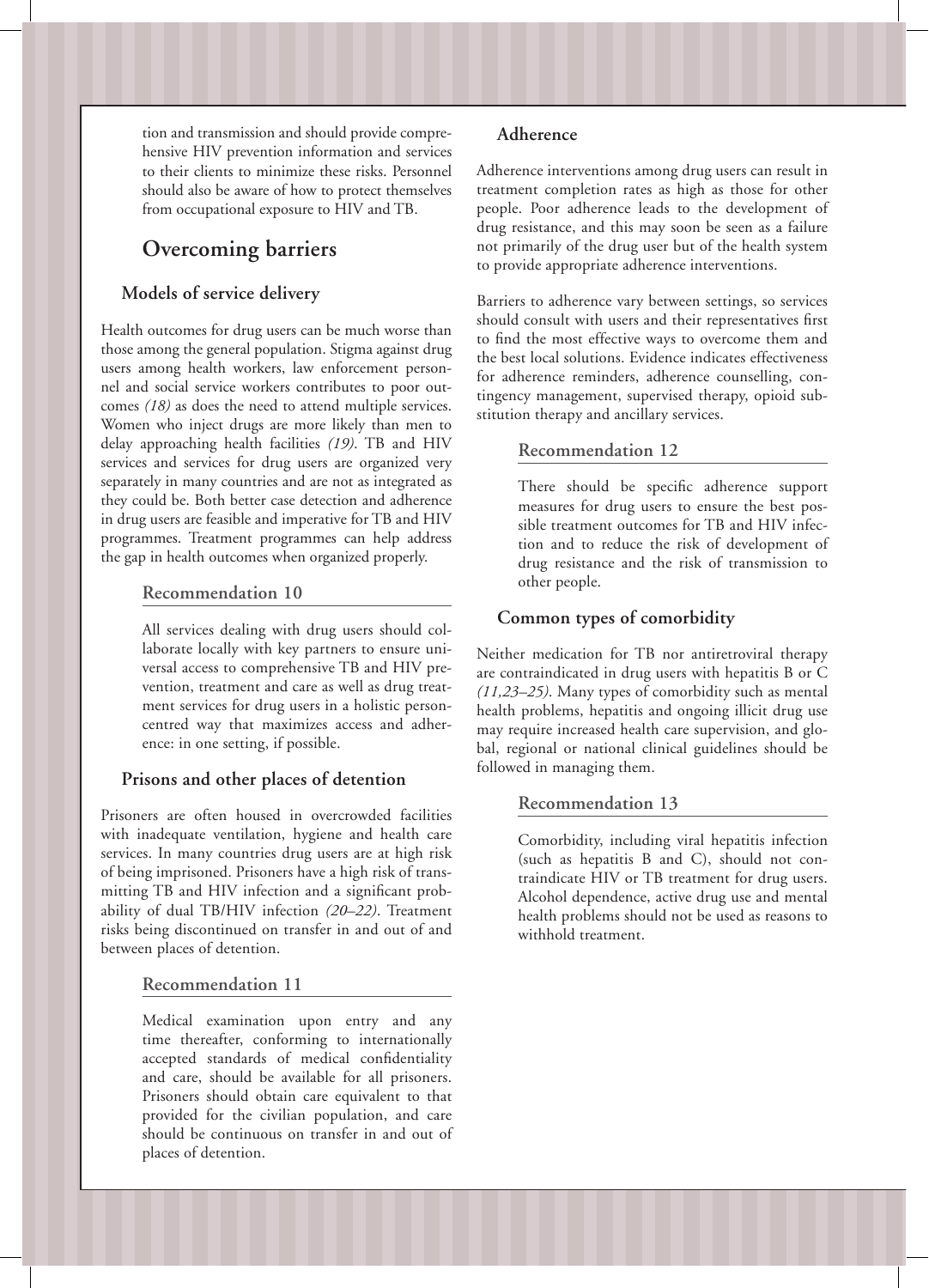# **REFERENCES**

- 1. Evidence for Action Series (E4A) [web site]. Geneva, World Health Organization, 2008 (http://www.who.int/hiv/pub/advocacy/ idupolicybrief/en, accessed 27 June 2008).
- 2. *2007 AIDS epidemic update*. Geneva, UNAIDS/ WHO, 2007 (http://www.unaids.org/en/ KnowledgeCentre/HIVData/EpiUpdate/ EpiUpdArchive/2007, accessed 27 June 2008).
- 3. *Towards universal access by 2010: how WHO is working with countries to scale-up HIV prevention, treatment, care and support*. Geneva, World Health Organization, 2006 (http://www.who. int/hiv/pub/advocacy/universalaccess/en/index. html, accessed 27 June 2008).
- 4. Sylla L et al. Integration and co-location of HIV/ AIDS, tuberculosis and drug treatment services. *International Journal of Drug Policy*, 2007, 18:306–312.
- 5. Kourbatova EV et al. Risk factors for mortality among adult patients with newly diagnosed tuberculosis in Samara, Russia. *International Journal of Tuberculosis and Lung Diseases*, 2006, 10:1224–1230.
- 6. Selwyn PA et al. A prospective study of the risk of tuberculosis among intravenous drug users with human immunodeficiency virus infection. *New England Journal of Medicine*, 1989, 320:545–550.
- 7. Reichman LB, Felton CP, Edsall JR. Drug dependence, a possible new risk factor for tuberculosis disease. *Archives of Internal Medicine*, 1979, 139:337–339.
- 8. Portu JJ et al. Tuberculin skin testing in intravenous drug users: differences between HIV-seropositive and HIV-seronegative subjects. *Addiction Biology*, 2002, 7:235–241.
- 9. WHO/IUATLD Global Project on Antituberculosis Drug Resistance Surveillance. *Anti-tuberculosis drug resistance in the world. Fourth global report*. Geneva, World Health Organization, 2008 (http://www.who.int/tb/ features\_archive/drsreport\_launch\_26feb08/en/ index.html, accessed 27 June 2008).
- 10. *Antiretroviral drugs for treating pregnant women and preventing HIV infection in infants: guidelines on care, treatment and support for women living with HIV/AIDS and their children in resourceconstrained settings*. Geneva, World Health Organization, 2006 (http://www.who.int/hiv/ pub/mtct/guidelines/en, accessed 27 June 2008).
- 11. *TB/HIV: a clinical manual*. 2nd ed. Geneva, World Health Organization, 2004 (http:// www.who.int/tb/publications/who\_htm\_ tb\_2004\_329/en/index.html, accessed 27 June 2008).
- 12. *Antiretroviral therapy for HIV infection in adults and adolescents: recommendations for a public health approach. 2006 revision*. Geneva, World Health Organization, 2006 (http://www.who. int/hiv/pub/guidelines/adult/en/index.html, accessed 27 June 2008).
- 13. *Antiretroviral therapy of HIV infection in infants and children: towards universal access. Recommendations for a public health approach*. Geneva, World Health Organization, 2007 (http://www.who.int/hiv/pub/guidelines/art/en, accessed 27 June 2008).
- 14. WHO, UNAIDS and UNODC. *Policy brief: antiretroviral therapy and injecting drug users*. Geneva, World Health Organization, 2005 (http://www.who.int/hiv/pub/prev\_care/arvidu. pdf, accessed 27 June 2008).
- 15. Golub JE et al. The impact of antiretroviral therapy and isoniazid preventive therapy on tuberculosis incidence in HIV-infected patients in Rio de Janeiro, Brazil. *AIDS*, 2007, 21:1441–1448.
- 16. Injecting drug use [web site]. Vienna, United Nations Office for Drugs and Crime, 2008 (http://www.unodc.org/unodc/en/hiv-aids/ injecting-drug-use.html, accessed 27 June 2008).
- 17. *Policy and programming guide for HIV/AIDS prevention and care among injecting drug users*. Geneva, World Health Organization, 2005 (http://www.who.int/hiv/pub/idu/iduguide/en, accessed 27 June 2008).
- 18. Nyamathi A et al. Tuberculosis knowledge, perceived risk and risk behaviors among homeless adults: effect of ethnicity and injection drug use. *Journal of Community Health*, 2004, 29:483–497.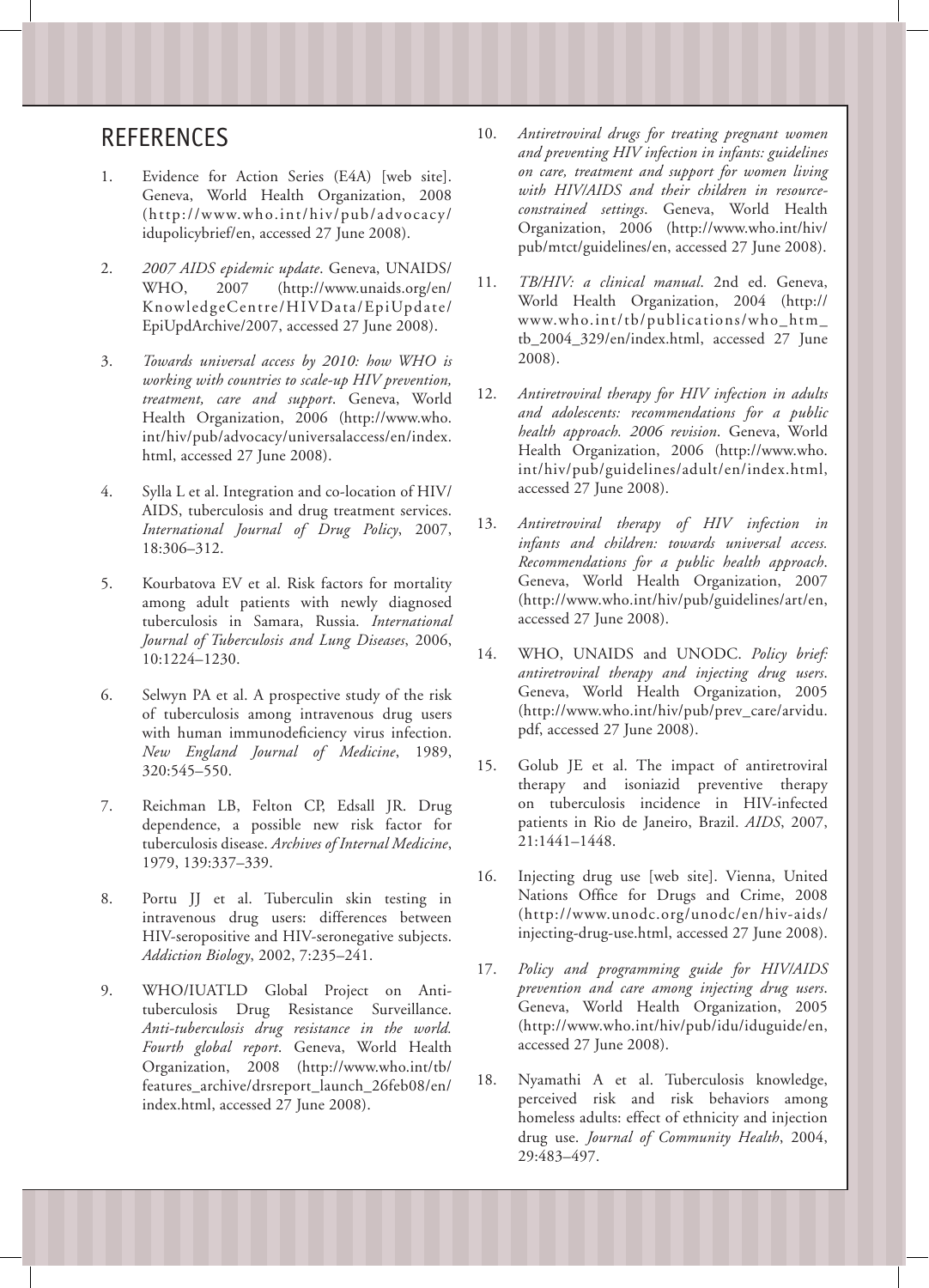- 19. Kohli R et al. Mortality in an urban cohort of HIV-infected and at-risk drug users in the era of highly active antiretroviral therapy. *Clinical and Infectious Diseases*, 2005, 41:864–872.
- 20. *Status paper on prisons and tuberculosis*. Copenhagen, Regional Office for Europe, 2007 (http://www. euro.who.int/prisons/publications/20050610\_1, accessed 27 June 2008).
- 21. Drobniewski FA et al. Tuberculosis, HIV seroprevalence and intravenous drug abuse in prisoners. *European Respiratory Journal*, 2005, 26:298–304.
- 22. Martin V et al. *Mycobacterium* tuberculosis and human immunodeficiency virus co-infection in intravenous drug users on admission to prison. *International Journal of Tuberculosis and Lung Diseases*, 2000, 4:41–46.
- 23. *Treatment of tuberculosis: guidelines for national programmes*. 3rd ed. Geneva, World Health Organization, 2003 (http://www.who.int/tb/ publications/cds\_tb\_2003\_313/en, accessed 27 June 2008).
- 24. Eramova I, Matic S, Munz M, eds. *HIV/AIDS treatment and care: clinical protocols for the WHO European Region*. Copenhagen, Regional Office for Europe, 2007 (http://www.euro. who.int/InformationSources/Publications/ Catalogue/20071121\_1, accessed 27 June 2008).
- 25. *Scaling up antiretroviral therapy in resource-limited settings: treatment guidelines for a public health approach*. Geneva, World Health Organization, 2003 (http://www.who.int/3by5/publications/ documents/arvguidelines/en, accessed 27 June 2008).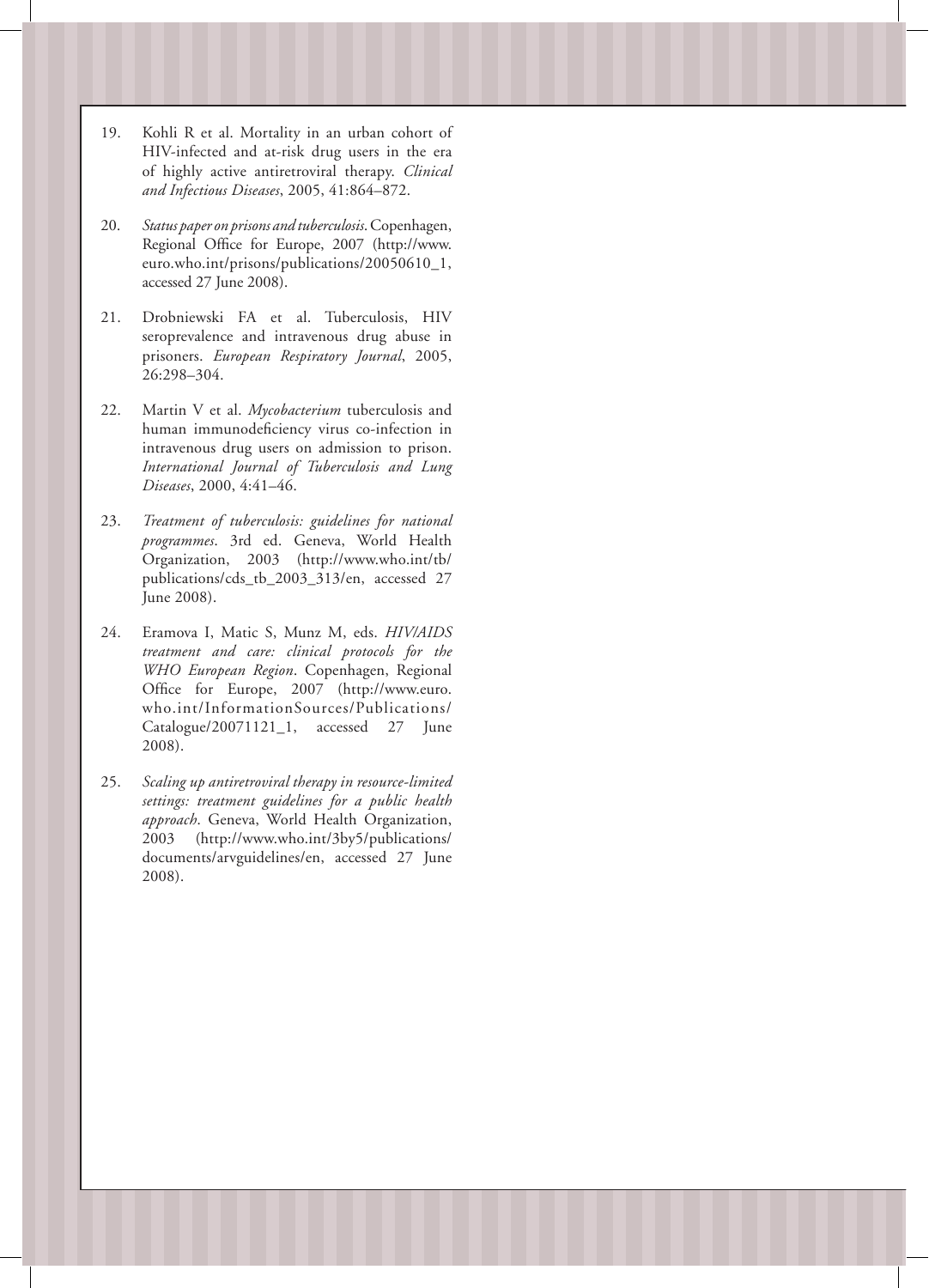WHO Library Cataloguing-in-Publication Data

Policy brief for policy guidelines for collaborative TB and HIV services for injecting and other drug users: an integrated approach.

1.Tuberculosis, Pulmonary. 2.HIV infections. 3.AIDS-Related opportunistic infections. 4.Substance abuse – complications. 5. Delivery of health care, Integrated. 6.Health policy. I.World Health Organization.

ISBN 978 92 4 159694 7 (NLM classification: WM 270) WHO/HTM/TB/2008.405

WHO/HIV/2008.751

# **© World Health Organization 2008**

All rights reserved. Publications of the World Health Organization can be obtained from WHO Press, World Health Organization, 20 Avenue Appia, 1211 Geneva 27, Switzerland (tel.: +41 22 791 3264; fax: +41 22 791 4857; e-mail: bookorders@who.int). Requests for permission to reproduce or translate WHO publications – whether for sale or for noncommercial distribution – should be addressed to WHO Press, at the above address (fax: +41 22 791 4806; e-mail: permissions@who.int).

The designations employed and the presentation of the material in this publication do not imply the expression of any opinion whatsoever on the part of the World Health Organization concerning the legal status of any country, territory, city or area or of its authorities, or concerning the delimitation of its frontiers or boundaries. Dotted lines on maps represent approximate border lines for which there may not yet be full agreement.

The mention of specific companies or of certain manufacturers' products does not imply that they are endorsed or recommended by the World Health Organization in preference to others of a similar nature that are not mentioned. Errors and omissions excepted, the names of proprietary products are distinguished by initial capital letters.

All reasonable precautions have been taken by the World Health Organization to verify the information contained in this publication. However, the published material is being distributed without warranty of any kind, either expressed or implied. The responsibility for the interpretation and use of the material lies with the reader. In no event shall the World Health Organization be liable for damages arising from its use.

Printed in France